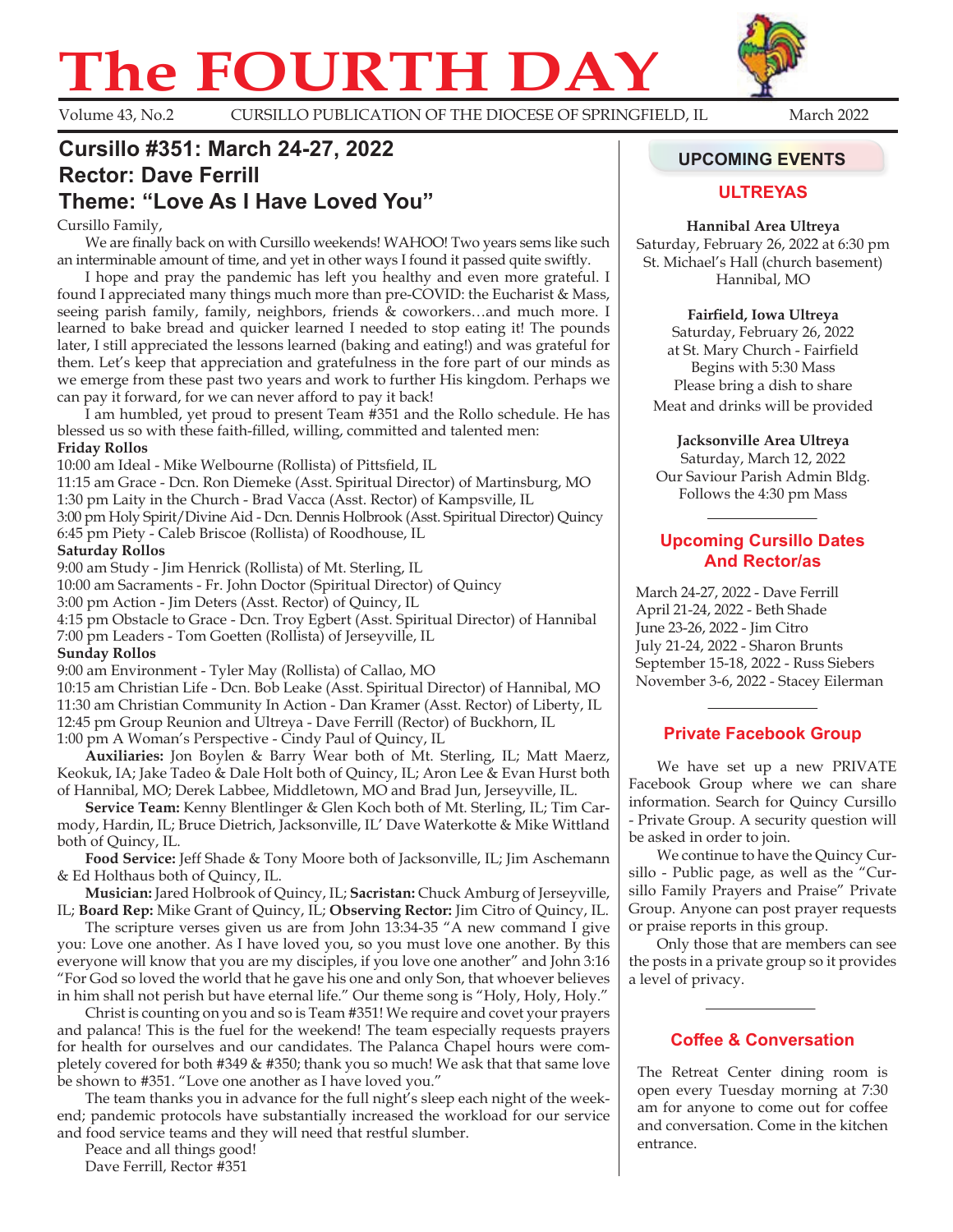#### **Palanca Sign Up and Letters**

To let the team and canidates know you are praying and offering palanca, please sign up through the **Online Signup**. Find the link on the Cursillo website: quincycursillo.com. This signup listing will be shared with the candidates and team on Friday afternoon so please sign up by 2 pm that day so they can see that all the hours are filled. For the women's weekend, there were 171 time slots filled with individuals and groups. Keep up the good work! It means so much to the team and candidates to see all of those names listed.

**Palanca letters** can be 1) dropped off to the box located in the front entryway of the Retreat Center; 2) send letters with team or sponsors on Thursday or 3) email letters to: palancaletters@quincycursillo.com. Any letters dropped off or emailed should be delivered by 5 pm Saturday.

#### **Volunteers Needed**

We need volunteers to head up two committees.

- Supply Room Committee this committee maintains the Service Team supply room. Supplies need to be monitored after each weekend to see what items need to be replenished before the next weekend. This committee would be responsible for picking up these supplies with reimbursement by Cursillo.
- Name Tag Committee this committee is available at each Saturday evening Cursillo Mass to take orders for name tags, place the order and distribute the name tags at the following Cursillo weekend Mass.

If you are interested in either of these committees, contact Diane Lagoski at 217-257-9827.

#### **Updates from the Lay Director**

At the February Cursillo Board meeting, we made some changes you need to know about.

- Sponsors hour will be held in the South Chapel of the Retreat Center. Sponsors should go there after dropping off their candidates and can visit until everyone arrives to begin sponsors hour.
- Closing is now open to the public and will proceed as it always has. Remember that closing starts at 4:00. We do ask that everyone stay in their pew for the sign of peace. Over the past few years, I have noticed that the attendance at closing has dwindled significantly. Ask yourself when was the last time you went to closing if you didn't have a candidate or weren't on the team. I don't mean to sound like a mother laying a guilt trip on you. However, I am going to ask you to seriously consider showing your support for the team and candidates by coming to closing at 4 pm on Sunday.
- The board voted to reinstitute the Buddy Mass but it will be two weeks before the weekend. I am not certain which weekend will start that because the next two weekends have their meeting schedules already set. I will let you know as soon as I know.

The Board and I thank you for your patience as we find our way through these difficult times. I know this feels like a slow process but baby steps are good and we need to celebrate any move forward.

In Christ's love, Diane Lagoski



**Left to right - Row 1:** Shelly Heideman, Teresa Bennett, Christie Joehl, Fr. Chuck Edwards. **Row 2:** Jill Kelly, Angela Lepper, Barb Leaf, Delana Becker, Laurie Brink, Amanda Hill, Charlotte Koch. **Row 3:** Beth Shade, Katie Gordan, Teresa Downing, Meg Lorton, Sr. Marilyn Jean Runkel, Cari Graham, Antonia Alfano, Sarah Brockouse, Ann Gage, Arlene Korcher. **Row 4:** Nancy Blaue, Linda Manley, Ginger Meador, Mary Edwards, Stephanie Donaldson, Laura Smith, Emily Tadeo, Kristin Kohlrus, Margaret Little. **Row 5:** Sara Reichert, Laurie Frank, Olivia Farmer, Kristan Greving, Joan Wood, Becky Winking, Denise Sanders, Delores Ringenberg, Sue Maerz, Corinne Briscoe, Katie Ippensen. Not Pictured: Linda Dennis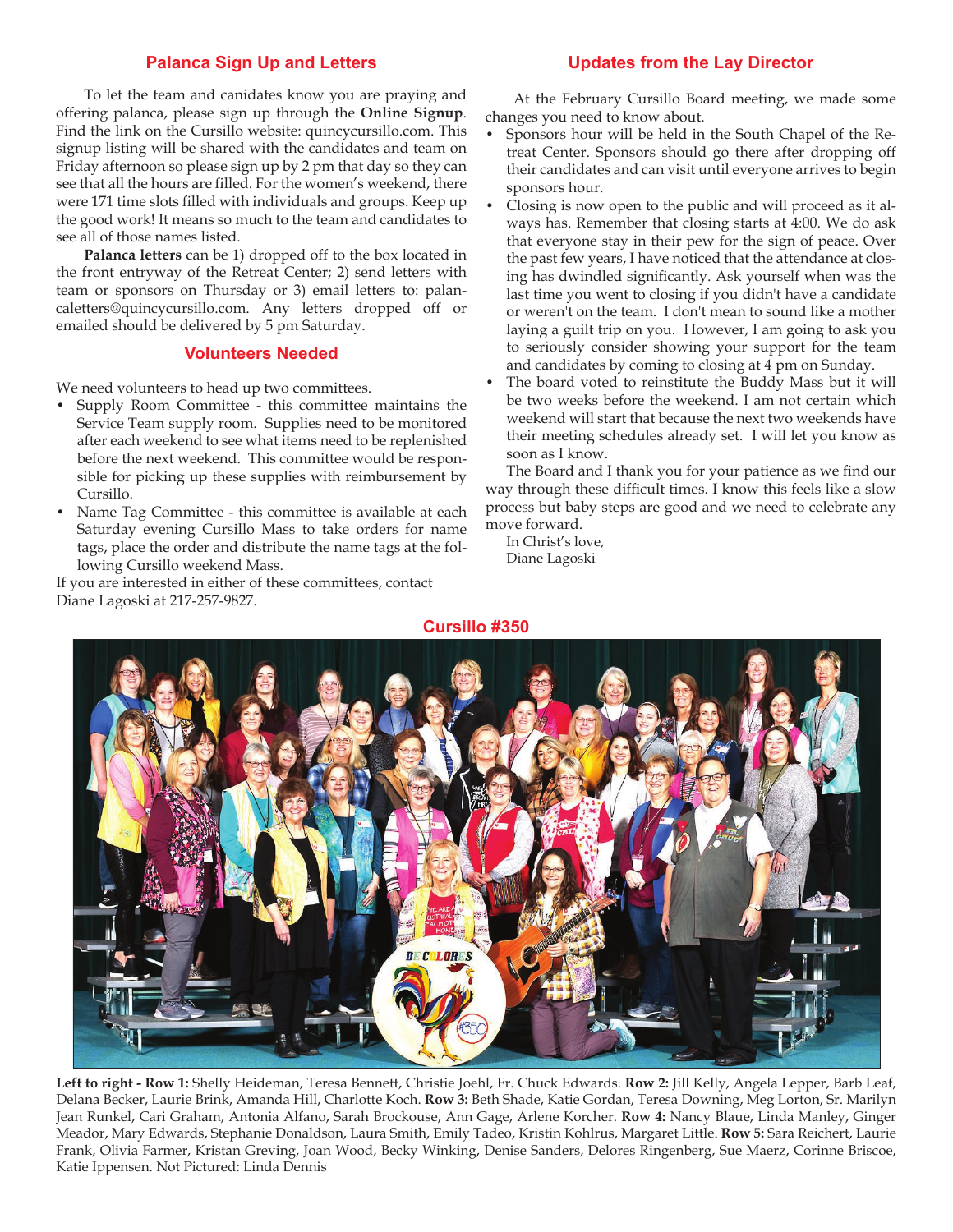#### **Comments From Rector of Cursillo #349**

De Colores!

The big question is, "How did the weekend go considering all the restrictions?" Well, I'm here to tell you it was the most Spirit filled weekend I've ever been on. Yes, there were some changes, and yes, some were for the better. But it was evident in the number of Palanca letters and the turnout at the candlelight walk that the Cursillo community was offering up lots and lots of prayer and sacrifice.

 Even though you couldn't be in the Palanca Chapel, serving meals or at the closing we still felt your presence through His Presence. No prayer of yours was wasted as the Spirit moved in both the team and candidates. We have 18 new faith filled Cursillistas as a result.

Our theme was, "We are Commanded to Love." Let's show our love to God and one another by supporting the upcoming Cursillos just as you did for Cursillo 349.

 I could easily fill this newsletter with all the sorrows, healing and joys that came to pass over the weekend. But I will have to end with our most sincere thanks. God bless all of you for all you did for us.

Your Brother in Christ,

Damian McDonald, Rector Cursillo 349

#### **Did You Know?**

#### **St. Paul is the Patron Saint of the Cursillo Movement.**

We know that as "Saul" was traveling to Damascus, he was struck by a bright light and fell to his knees. This was our Lord's way of calling Saul (soon to become Paul) to discipleship. He was led to Damascus, where he remained blind for three days (3 days of being in a cloistered environment). While Saul was in Damascus, God sent Ananias to Saul with these instructions: "You must go! This man is the instrument I have chosen to bring my message to the Gentiles and their kings and to the people of Israel." (Acts 9:15)

Each person (through their baptism with Christ) is an instrument for God's plan of salvation. When we come to the Cursillo weekend, each one comes as a Saul and each team member has the responsibility of being Ananias to each candidate.

One aspect of the 3 Days is to provide an opportunity for each candidate to experience a conversion process. Saul underwent a conversion process. If Saul had done nothing else, following that conversion process, then that conversion would still have been successful (just ask those Christians who were no longer persecuted by Saul). If our candidates do nothing else, following their Cursillo, then the conversion process should still be considered successful. However, the reason Paul became a saint is not because of what he did not do - it was because of the things he did do. While a conversion process is one aspect of the Cursillo, our primary purpose is to instill in each candidate the willingness and the ability to go back to their world (their environments) and transform those environments for Christ.

It is up to each team member and sponsor to accept their role as Ananias in order to provide each candidate with the information needed to fulfill their baptismal responsibilites.

#### **Being Unconditional Witnesses**

#### *Meditation by Henry Nouwen*

Good news becomes bad news when it is announced without peace and joy. Anyone who proclaims the forgiving and healing love of Jesus with a bitter heart is a false witness. Jesus is the savior of the world. We are not. We are called to witness, always with our lives and sometimes with our words, to the great things God has done for us. But this witness must come from a heart that is willing to give without getting anything in return.

The more we trust in God's unconditional love for us, the more able we will be to proclaim the love of Jesus without any inner or outer conditions.

#### **BOARD OF DIRECTORS AND COMMITTEES**

Next Board Meeting March 15 at 6:30 p.m. Retreat Center Dining Room

LAY DIRECTOR Diane Lagoski 217-257-9827 dlagoski@hotmail.com

ASSISTANT LAY DIRECTOR Ed Holthaus 217-430-9536 elholthaus@adams.net

SPIRITUAL DIRECTOR Fr. John Doctor, OFM 314-308-2913

BOARD MEMBERS

Tom Becker 573-473-8262 tbecker@alsatwireless.com Ann Gage 217 257-4392 agage1948@yahoo.com Mike Grant 217-617-0879 mjgrant54@adams.net Pat Holbrook 217-257-2570 dennispat717@gmail.com Patty Marshall 217-852-3652 innkeeperpatty@gmail.com Jill Kelly 217-257-6389 masonjill54@yahoo.com Tim Oitker 217-257-6951 tim.oitker@adams.net Greg Wittland 217-43908001 gwittland@encompasslifeandwealth.com

TEAM APPLICATIONS

Phil & Brenda Leatherman 573-588-2523 littleaz78@yahoo.com

CANDIDATE APPLICATIONS quincycursillonfp@gmail.com

NAME TAGS Billie Huebotter 217-430-4406 mhuebotter22@hotmail.com

PALANCA CHAPEL SIGNUP Refer to link on quincycursillo.com

PALANCA LETTERS palancaletters@quincycursillo.com

NEWSLETTER AND WEBSITE EDITOR Marie Korte 573-324-8300 marie@mkwebconcepts.com

NEWSLETTER ADDRESS CHANGES Hal Klaus 618-973-4048 updateaddress@quincycursillo.com Email version update at: www.quincycursillo.com under Newsletter tab